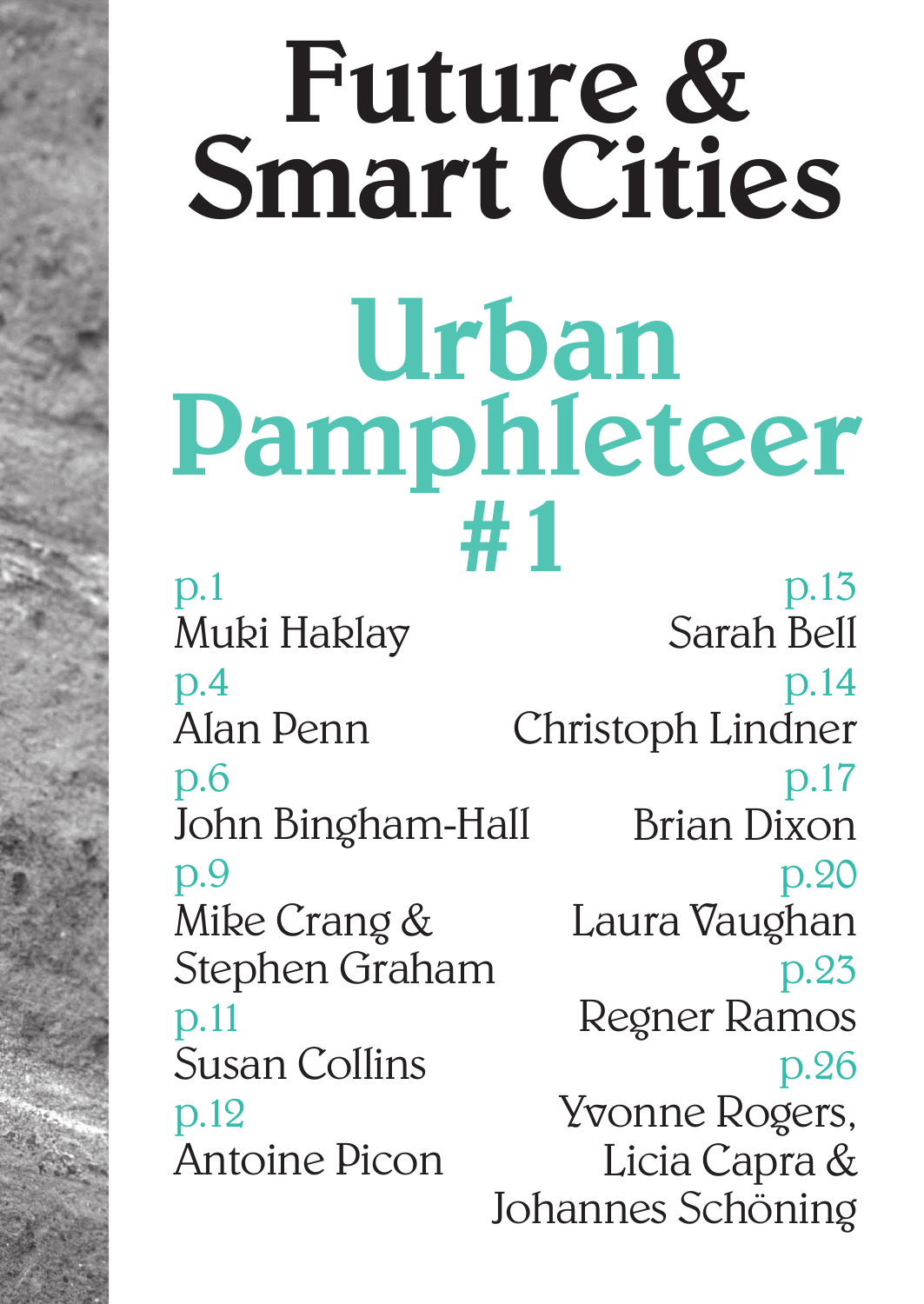## Regner Ramos

Urban space, mobile technology, and user experience are consolidated in a cyborgean way through a mobile application called Grindr. For the gay

## GRINDR GUYS: SCROLLING AS THE NEW STROLLING

man of the twenty-first century, Grindr is a place-based form of interaction, where GPS satellites track your location in order to reveal which other gay men are in neighbouring areas, situating each individual user in a particular place in the city and positioning them in relation

to each other by order of proximity on a screen grid. Using the app makes Grindr Guys completely aware of their location while altering the way they understand their immediate space and the people who surround them. Furthermore, these social interactions foster issues regarding subjectivity, as each user on the Grindr grid is a virtual, self-constructed portrayal of themselves.

For many, Grindr is used as a means to obtain sex; for others, it is a way to get to know gay men in the area who might be interested in being friends



Grindr logo, logo courtesy of Grindr.

or even workout partners. Whatever the reason to download the app, the response to it has been astounding. Launched in 2009, Grindr claims to the be largest and most popular all-male location-based social network in the market, boasting over four million users in 192 countries around the world, acquiring approximately ten thousand new users a day to join the movement of being 'zero feet away.'

Grindr's mission and slogan of being 'zero feet away' is precisely what makes the app an architectural and urban issue. Instead of having to resort to going outside in order to find a potential mate for sex, commonly known as 'cruising,' Grindr provides an alterna-

tive in the form of digital cruising, in which the act of walking or driving is replaced by the act of scrolling and tapping. Grindr addresses issues related to gay identity and the built environment, particularly when one considers histories of gay subculture and its correlation with spaces–or rather, its lack of spaces. Therefore, before describing Grindr as a tool that reconfigures, and arguably enhances, a user's relation to the built environment, it is necessary to contextualise the relationship between gay identity and the built environment to be able to note how public spaces and sexuality are reconfigured through digital spaces. Because there has been a historical and social placelessness within the built environment for citizens who identify as gay, the condition of being spaceless has fostered a cultural move into cyberspatial grounds, particularly in the UK. Homosexuals were not considered to be members of society prior to 1967, and thus were left without legitimate places to pursue their 'pleasures.' This led gay culture to spaces identified

> as sex-zones, such as parks, locker rooms, dormitories, prisons, and toilets. Though areas in different cities have been coded as gay, as in the case of London's Soho and Vauxhall, there are still many countries in which homosexuality remains perceived as an illegitimate expression of sexuality, meaning that the public

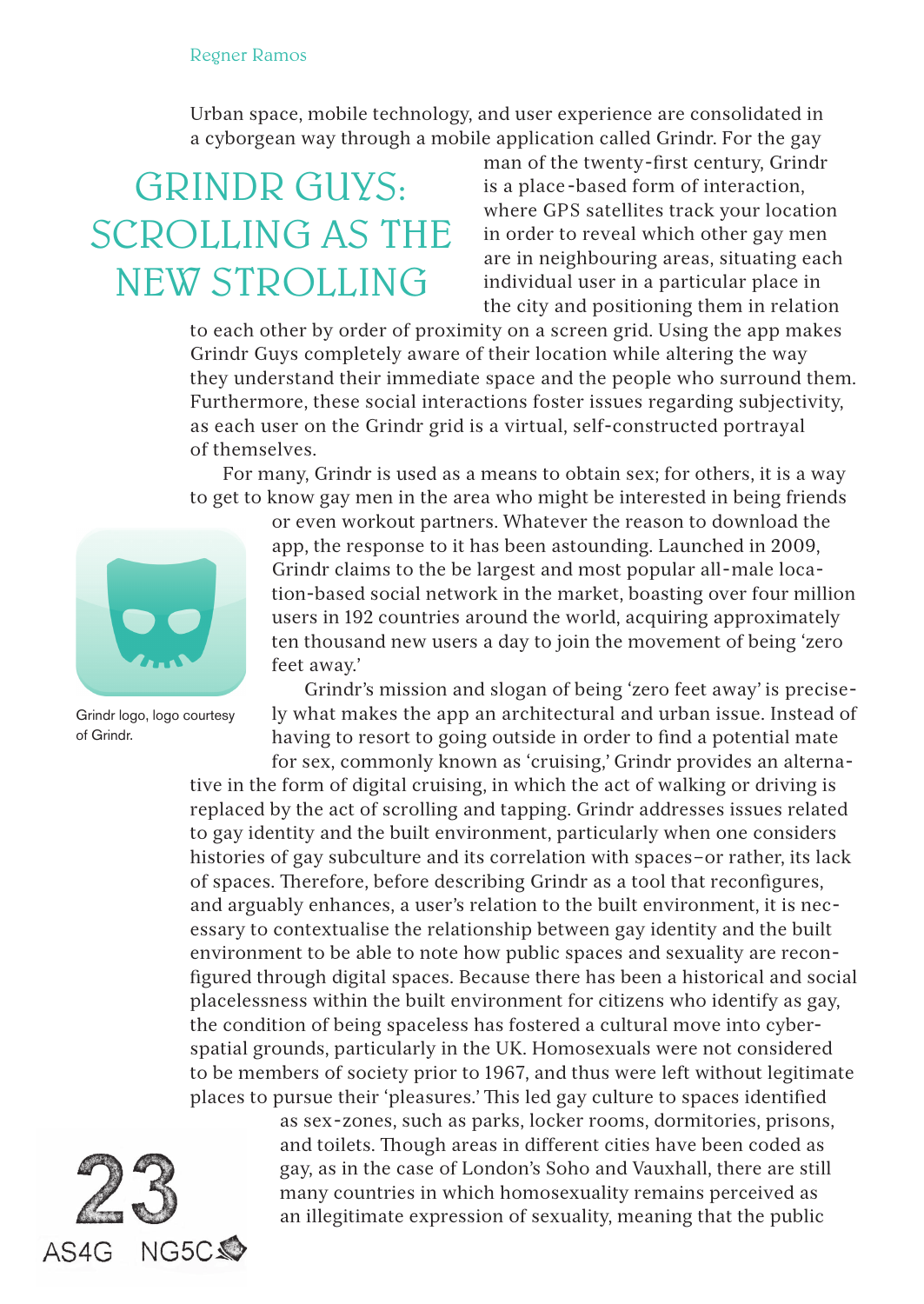

Collages by Regner Ramos.

manifestation of gay identity is discouraged and thus placeless.

Forbidden by law in the UK until 1967, expressions of homosexuality were left to be manifested in private. Physical, urban spaces for gay men to congregate, such as gay bars, could be difficult to find unless the visitor knew exactly where to look. Finding another man with whom to have a sexual encounter was often an act contained and limited to these strategic spaces, through the sexual practice of 'cottaging,' the British term for having casual gay sex in public toilets. By cottaging, some gay men would partake in sporadic, intimate encounters with different gay men in the area, through the surveillance act of cruising. Even though there is still something abjectifying and objectifying about it, Grindr has changed the way gay cruising works by making surveillance a digital, rather than a purely physical act.

Being on Grindr *is* experiencing social space. Through an enhanced experience and via the constant play of gazing and proximity, the app puts the user back in urban space even if he is physically present in a private space. On Grindr, the men are products to be consumed, and the digital screen becomes a storefront display, where instead of clothes being the goods, the mannequins become the primary feature. If the mannequin is not wearing any clothes at all, consider it a bonus, as you will be able to see more of the product before you invest any time or energy into acquiring it. Hairy or smooth? Short or tall? Black or white? A twink or a sugar daddy? 'More to love' or slim and slender?

Every man becomes a Ken doll waiting to go home with a new owner, even if it is to be played with once and then discarded. There, the human body is the primary cover letter, objectified and displayed; self-worth is reduced and equated to your best profile picture. Don't like what you see? Keep scrolling, keep scrolling, keep strolling, keep strolling…

Grindr increases sociability between citizens, due to a decline of sporadic social encounters in the urban fabric. Have architecture and urbanism